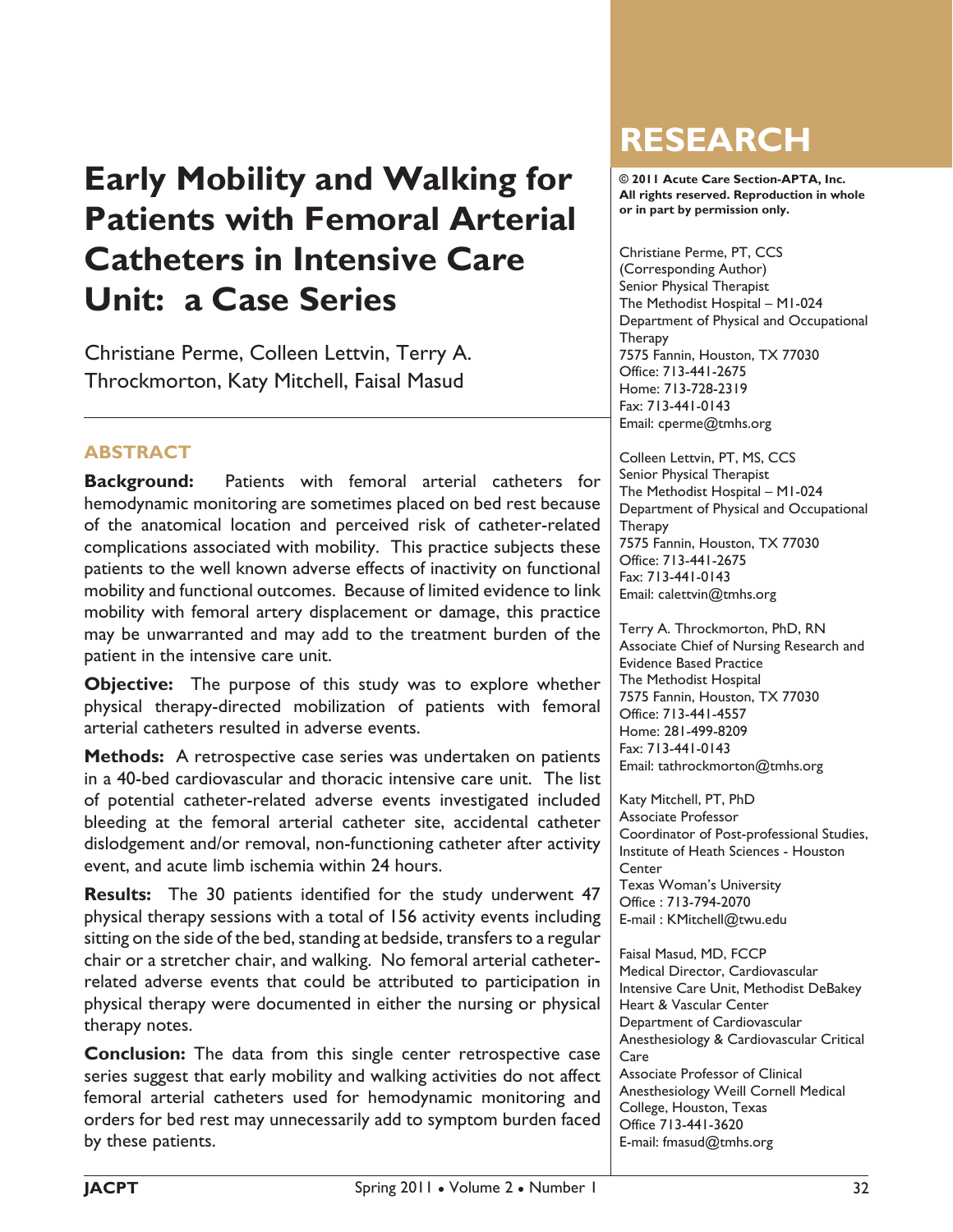Indwelling arterial catheters are used to continuously monitor blood pressure, to titrate vasoactive agents, and to obtain blood gases or other laboratory specimens in critically ill patients*.* 1 Femoral arterial catheterization for hemodynamic monitoring is the most commonly used location after the radial artery. The brachial, axillary, and dorsalis pedis can also be used. One retrospective study of 4,932 patients with arterial catheters revealed that the femoral artery was cannulated in 45 percent of patients in the medical intensive care unit (MICU) and in 11.5 percent of patients in the surgical intensive care unit (SICU). The radial artery was used in 52 percent of patients in the MICU and 78 percent of patients in the SICU.<sup>2</sup>

Informal discussions with critical care nurses, physicians, and physical therapists indicated that placing patients with femoral arterial catheters on bed rest appears to be common practice in the intensive care unit (ICU). The perceived risk of catheter-related complications has been discussed in nursing textbooks.<sup>3</sup> In contrast, some physical therapy literature has promoted the mobilization of patients with femoral arterial lines.<sup>4</sup> Although some conservative physicians prefer not to have their patients sit with femoral arterial lines, Ciesla et al. state that patients with femoral arterial catheters who tolerate getting out of bed should be allowed to sit in a chair as long as the waveform on the monitor is maintained. Other recommendations include allowing patients to turn onto the side that does not have the femoral line and to transfer to the upright position for ambulation with minimal hip flexion as long as the arterial lines are sutured in place.4 The lack of literature citing problems occurring with femoral arterial catheters during patient mobilization suggests that the decision to keep a patient on bed rest appears to be strongly linked to the culture of a medical institution or that of a particular ICU within the institution.

## **Background and Purpose**

Although not directly related to patient mobilization, a number of studies have been published related to the rate of femoral arterial catheter-related infections and complications.1, 2, 5, 6A large meta-analysis covering 78 studies from 1978 to 2001 and a total of 19,617 radial, 3,899 femoral, and 1,989 axillary arterial cannulations found that the rates of major complications were similar for all three locations and occurred in less than 1% of the cases.5 The complications reported included accidental catheter removal,<sup>6</sup> vascular insufficiency,<sup>2</sup> infection, 1,2,5,6 circulatory impairment,<sup>1</sup> bleeding at the femoral arterial catheter site, $^2$  arterial occlusion,<sup>5</sup> neurological impairment,<sup>1</sup> vessel perforation,<sup>1</sup> local infection,<sup>1,5</sup> and clot formation in the catheter.<sup>1</sup>

Bed rest is often perceived as an intervention that can reduce these risks. However, prolonged bed rest results in disuse atrophy, increases in inflammatory markers, insulin resistance, microvascular dysfunction, fluid losses that contribute to postural hypotension, tachycardia, decreased stroke volume, decreased peak oxygen uptake and decreased cardiac  $output.^7$ 

Recent literature has described early mobilization in the ICU as essential to minimize functional decline and decrease the length of hospital and ICU stay.<sup>8-14</sup> Other anticipated outcomes of early mobilization include improved attitude towards recovery, improved cardiopulmonary and neuromuscular function, increased level of arousal, maximized independence, and facilitation of ventilator weaning.<sup>12</sup> Large studies of patients with respiratory failure requiring mechanical ventilation have concluded that early activity is safe and should be utilized as adjunctive therapy to prevent or treat complications of critical illness.13,15 Although Pohlman et al also included information about mobilization of patients with arterial catheters, the location of the catheters was not specified. Collaboration is particularly important in identifying barriers and outcomes for progressive mobility in addition to making a cultural change to make early mobility a priority in avoiding the adverse effects of immobility on long-term outcomes.<sup>8</sup>

Although the importance of early mobilization is well supported, the fear of injury due to femoral arterial catheter complications during mobilization may outweigh the benefits in some ICU cultures. Recommendations such as strict bed rest with the cannulated lower extremity straight for patients with a femoral arterial catheter in place have been placed in textbooks without any rationale.<sup>3</sup> Our review of available literature has yet to find any published studies within the fields of critical care medicine, nursing, or physical therapy that address safety guidelines or adverse outcomes related to mobility in patients with femoral arterial catheters for hemodynamic monitoring in the ICU. The purpose of this study was to explore whether mobilizing patients with femoral arterial catheters for hemodynamic monitoring in a cardiovascular ICU (CVICU) is associated with any catheter-related complications using a retrospective chart review.

# **METHODS**

A retrospective, single-center case series study was conducted in a 40-bed CVICU at a large metropolitan 900-bed teaching hospital from June 1, 2005 to December 31, 2005. The study was approved by The Methodist Hospital Research Institute's Institutional Review Board.

Inclusion criteria were individuals 18 years old and older who received physical therapy and had a femoral arterial catheter for the purpose of hemodynamic monitoring. The electronic medical record system identified 30 patients who met the inclusion criteria during this six-month period.

The CVICU has a mixed population of adult cardiovascular and thoracic surgical patients. Patients in this study underwent coronary artery bypass, aortic valve replacement, mitral valve replacement, heart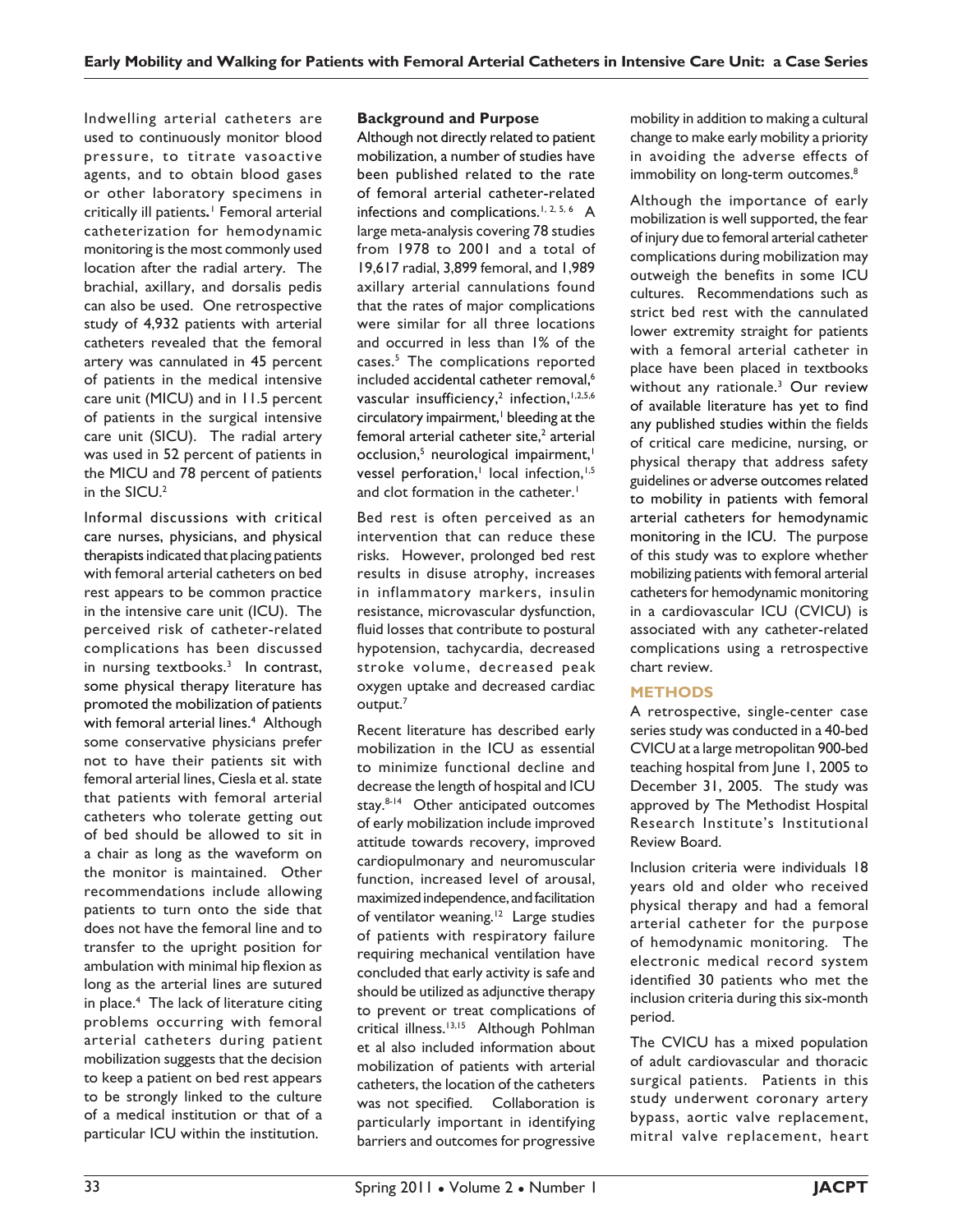#### **Table 1.** Patient Characteristics

| <b>Patient</b>  | Age | <b>Sex</b> | <b>Surgery</b>                                | <b>Number of</b><br><b>Physical Therapy</b><br>sessions with<br>femoral arterial<br>catheter in place | <b>Total number of</b><br>days patients had<br>femoral arterial<br>catheter in place |
|-----------------|-----|------------|-----------------------------------------------|-------------------------------------------------------------------------------------------------------|--------------------------------------------------------------------------------------|
| $\mathsf{I}$    | 58  | Male       | <b>CABG</b>                                   | 2                                                                                                     | 4                                                                                    |
| $\overline{2}$  | 75  | Female     | Redo MV R                                     | $\mathbf{I}$                                                                                          | 8                                                                                    |
| 3               | 54  | Female     | CABG                                          | I                                                                                                     | 25                                                                                   |
| 4               | 52  | Female     | Tracheal resection                            | $\mathsf{I}$                                                                                          | 6                                                                                    |
| 5               | 73  | Male       | AAA repair                                    | $\overline{2}$                                                                                        | 3                                                                                    |
| 6               | 77  | Male       | <b>CABG</b>                                   | I                                                                                                     | $\overline{2}$                                                                       |
| 7               | 49  | Male       | Heart Transplant                              | T                                                                                                     | 17                                                                                   |
| 8               | 60  | Female     | Pericardial window                            | 3                                                                                                     | 6                                                                                    |
| 9               | 61  | Male       | Cholecystectomy                               | T                                                                                                     | T                                                                                    |
| 10              | 65  | Male       | Thoracotomy                                   | L                                                                                                     | $\overline{4}$                                                                       |
| $\mathsf{H}$    | 60  | Female     | T<br>Lobectomy                                |                                                                                                       | 10                                                                                   |
| 12              | 71  | Male       | CABG, CEA                                     | I                                                                                                     | $\mathbf{H}$                                                                         |
| 3               | 63  | Male       | <b>CABG</b>                                   | T                                                                                                     | 12                                                                                   |
| $\overline{14}$ | 63  | Female     | Mitral Valve repair<br>$\mathsf{I}$           |                                                                                                       | 17                                                                                   |
| 15              | 62  | Female     | Heart transplant                              | 2                                                                                                     | $\overline{4}$                                                                       |
| 16              | 90  | Male       | T<br>Thoracotomy                              |                                                                                                       | $\overline{0}$                                                                       |
| 17              | 64  | Male       | CABG<br>$\overline{2}$                        |                                                                                                       | 16                                                                                   |
| 18              | 67  | Female     | <b>Bilateral TKR</b>                          | $\overline{2}$                                                                                        | $\overline{7}$                                                                       |
| 19              | 75  | Female     | AVR, MVR                                      | $\mathbf{I}$                                                                                          | T                                                                                    |
| 20              | 50  | Male       | Previous liver<br>transplant, Septic<br>shock | 2                                                                                                     | 10                                                                                   |
| 21              | 73  | Male       | Redo CABG                                     | 4                                                                                                     | П                                                                                    |
| 22              | 77  | Male       | CABG                                          | 2                                                                                                     | 4                                                                                    |
| 23              | 72  | Female     | AVR                                           | I                                                                                                     | 3                                                                                    |
| 24              | 90  | Male       | <b>AVR</b>                                    | T                                                                                                     | 5                                                                                    |
| 25              | 41  | Male       | Heart Transplant                              | $\overline{2}$                                                                                        | $\overline{2}$                                                                       |
| 26              | 61  | Male       | Bi-ventricular<br>assistive device            | I                                                                                                     | П                                                                                    |
| 27              | 61  | Male       | Colostomy                                     | I                                                                                                     | 12                                                                                   |
| 28              | 41  | Female     | Mitral Valve repair                           | 2                                                                                                     | 6                                                                                    |
| 29              | 85  | Female     | CABG, AVR                                     | $\overline{4}$                                                                                        | 8                                                                                    |
| 30              | 65  | Male       | <b>AVR</b>                                    | $\overline{2}$<br>I                                                                                   |                                                                                      |

transplant, lobectomy, and a variety of other cardiothoracic surgical procedures that were performed less frequently. The femoral arterial catheter insertion technique was consistent and standardized among physicians by use of an indwelling catheter via the modified Seldinger approach.<sup>16</sup>

During the chart review process, a standardized data entry form was used for each patient. Once the date and time of a physical therapy evaluation were identified, the nursing documentation was reviewed for the presence of a femoral arterial catheter at the time of initial physical therapy evaluation. Then, for each selected patient, the dates and times of daily physical therapy sessions were obtained. The nurse's notes were reviewed during the 24-hour period after the physical therapy sessions were completed. The nurse's notes included information about the arterial line site, site appearance, waveform and any documented catheter-related adverse events. The potential catheter-related adverse events examined in this study included bleeding at the catheter site, accidental catheter dislodgement and/or removal, nonfunctioning catheter after activity events, and acute limb ischemia within 24 hours of activity events supervised by physical therapy.

The data collected from the physical therapy documentation included the frequency of activity events and any documentation of catheterrelated complications during physical therapy interventions while the patient had a femoral arterial catheter in place. Activity events for the purpose of this study included sitting on the side of bed, standing at bedside, transfers to a stretcher chair or a regular chair, and walking of any distance. The stretcher was used in patients who were unable to bear weight and safely take steps to a regular chair. Any activities performed

CABG: Coronary Artery Bypass Graft; MVR: Mitral valve replacement; AAA: Ascending Aortic Aneurysm; CEA: Carotid Endarterectomy; TKR: Total knee replacement; AVR: Aortic valve replacement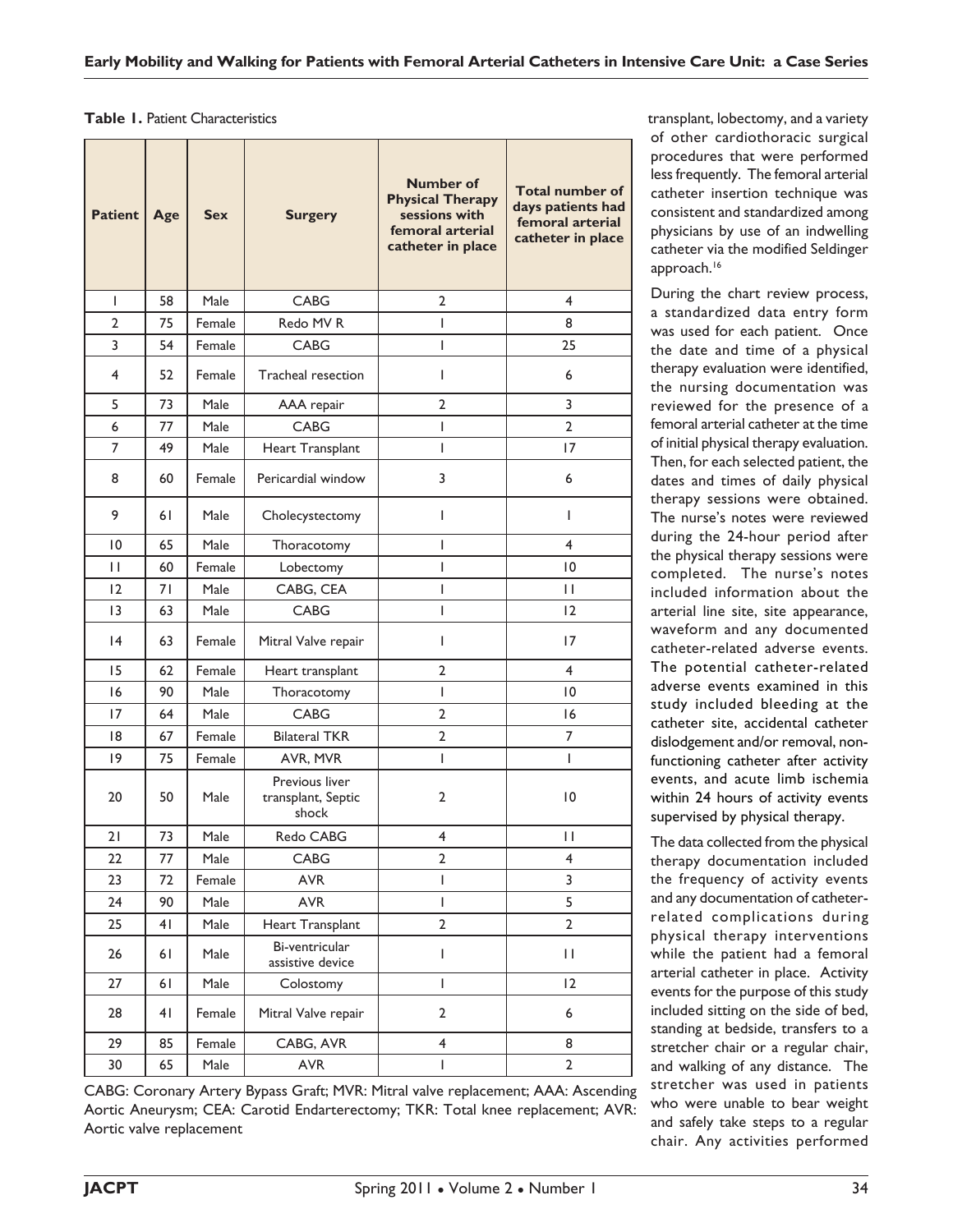| <b>EXECUTE:</b> INDITIVEL OF PHYSICAL LITERARY SESSIONS and if equency of activity events |                                                       |                                         |                                      |                                             |                                            |                             |
|-------------------------------------------------------------------------------------------|-------------------------------------------------------|-----------------------------------------|--------------------------------------|---------------------------------------------|--------------------------------------------|-----------------------------|
| <b>Patient</b>                                                                            | <b>Physical</b><br>Therapy<br><b>Sessions</b><br>(47) | <b>Sitting on</b><br>the edge of<br>bed | <b>Standing</b><br>at the<br>bedside | <b>Transfer</b><br>to a<br>bedside<br>chair | <b>Transfer to</b><br>a stretcher<br>chair | <b>Ambulation</b><br>(Feet) |
|                                                                                           | T                                                     | Yes                                     | Yes                                  | Yes                                         | No                                         | 0                           |
| I                                                                                         | $\overline{2}$                                        | Yes                                     | Yes                                  | Yes                                         | No                                         | 200                         |
| $\overline{2}$                                                                            | L                                                     | Yes                                     | Yes                                  | No                                          | Yes                                        | 0                           |
| 3                                                                                         | L                                                     | Yes                                     | Yes                                  | Yes                                         | No                                         | 200                         |
| $\overline{\mathbf{4}}$                                                                   | T                                                     | Yes                                     | Yes                                  | Yes                                         | No                                         | 60                          |
|                                                                                           | L                                                     | Yes                                     | Yes                                  | No                                          | Yes                                        | 0                           |
| 5                                                                                         | $\overline{2}$                                        | Yes                                     | Yes                                  | No                                          | Yes                                        | 0                           |
| 6                                                                                         | L                                                     | Yes                                     | Yes                                  | Yes                                         | No                                         | 400                         |
| 7                                                                                         | L                                                     | Yes                                     | No                                   | No                                          | Yes                                        | 0                           |
|                                                                                           | L                                                     | Yes                                     | Yes                                  | No                                          | Yes                                        | 0                           |
| 8                                                                                         | $\mathbf 2$                                           | Yes                                     | Yes                                  | Yes                                         | No                                         | 30                          |
|                                                                                           | 3                                                     | Yes                                     | Yes                                  | Yes                                         | No                                         | 100                         |
| 9                                                                                         | I                                                     | Yes                                     | Yes                                  | Yes                                         | No                                         | 0                           |
| $\overline{10}$                                                                           | I                                                     | Yes                                     | Yes                                  | Yes                                         | No                                         | 200                         |
| П                                                                                         | I                                                     | Yes                                     | Yes                                  | Yes                                         | No                                         | 50                          |
| 12                                                                                        | I                                                     | Yes                                     | Yes                                  | Yes                                         | No                                         | 120                         |
| 13                                                                                        | I                                                     | Yes                                     | Yes                                  | No                                          | Yes                                        | 0                           |
| 4                                                                                         | I                                                     | Yes                                     | No                                   | No                                          | Yes                                        | 0                           |
|                                                                                           | L                                                     | Yes                                     | Yes                                  | Yes                                         | No                                         | 0                           |
| 15                                                                                        | $\overline{2}$                                        | Yes                                     | Yes                                  | Yes                                         | No                                         | 200                         |
| 16                                                                                        | L                                                     | Yes                                     | No                                   | No                                          | Yes                                        | 0                           |
|                                                                                           | T                                                     | Yes                                     | Yes                                  | No                                          | Yes                                        | 0                           |
| 17                                                                                        | $\overline{2}$                                        | Yes                                     | Yes                                  | Yes                                         | No                                         | 200                         |
| 18                                                                                        | $\mathsf{I}$                                          | Yes                                     | No                                   | No                                          | Yes                                        | 0                           |
|                                                                                           | 2                                                     | Yes                                     | No                                   | No                                          | Yes                                        | $\pmb{0}$                   |
| 9                                                                                         | L                                                     | Yes                                     | Yes                                  | Yes                                         | No                                         | 120                         |
| 20                                                                                        | L                                                     | Yes                                     | No                                   | No                                          | Yes                                        | $\mathbf 0$                 |
|                                                                                           | $\overline{2}$                                        | Yes                                     | No                                   | No                                          | Yes                                        | $\pmb{0}$                   |
|                                                                                           | L                                                     | Yes                                     | Yes                                  | Yes                                         | No                                         | 350                         |
| 21                                                                                        | $\overline{2}$                                        | Yes                                     | Yes                                  | Yes                                         | No                                         | 500                         |
|                                                                                           | 3                                                     | Yes                                     | Yes                                  | Yes                                         | No                                         | 350                         |
|                                                                                           | 4                                                     | Yes                                     | Yes                                  | Yes                                         | No                                         | 400                         |
| 22                                                                                        | L                                                     | Yes                                     | Yes                                  | Yes                                         | No                                         | 80                          |
|                                                                                           | $\overline{\mathbf{c}}$                               | Yes                                     | Yes                                  | Yes                                         | No                                         | 120                         |
| 23                                                                                        | L                                                     | Yes                                     | No                                   | No                                          | No                                         | 0                           |
| 24                                                                                        | L                                                     | Yes                                     | Yes                                  | No                                          | Yes                                        | 0                           |
| 25                                                                                        | L                                                     | Yes                                     | Yes                                  | Yes                                         | No                                         | 0                           |
|                                                                                           | $\overline{\mathbf{c}}$                               | Yes                                     | Yes                                  | Yes                                         | No                                         | 50                          |
| 26                                                                                        | L                                                     | Yes                                     | No                                   | No                                          | Yes                                        | 0                           |
| 27                                                                                        | L                                                     | Yes                                     | Yes                                  | No                                          | Yes                                        | 0                           |
| 28                                                                                        | L                                                     | Yes                                     | Yes                                  | Yes                                         | No                                         | 60                          |
|                                                                                           | 2                                                     | Yes                                     | Yes                                  | Yes                                         | No                                         | 60                          |
|                                                                                           | L                                                     | Yes                                     | Yes                                  | Yes                                         | No                                         | 120                         |
| 29                                                                                        | 2                                                     | Yes                                     | Yes                                  | Yes                                         | No                                         | 200                         |
|                                                                                           | 3                                                     | Yes                                     | Yes                                  | Yes                                         | No                                         | 120                         |
|                                                                                           | 4                                                     | Yes                                     | Yes                                  | Yes                                         | No                                         | 270                         |
| 30                                                                                        | L                                                     | Yes                                     | Yes                                  | Yes                                         | No                                         | 0                           |

| Table 2. Number of physical therapy sessions and frequency of activity events |  |  |  |
|-------------------------------------------------------------------------------|--|--|--|
|-------------------------------------------------------------------------------|--|--|--|

during physical therapy sessions prior to femoral catheter insertion and after catheter removal were not included. All subjects performed at least one activity event during physical therapy sessions and each activity was recorded as a separate event. The electronic medical record system did not allow us to determine the duration of specific activity events.

During the activity events, no restrictions were placed on the degree of hip flexion on the side with the arterial catheter. The only restriction enforced was for excessive repetitive hip flexion that would typically occur during activities such as cycling.

## **RESULTS**

The 30 patients identified for the study underwent 47 physical therapy (PT) sessions with a total of 156 activity events. Of the 30 patients, 18 (60%) were male and 12 (40%) were female and the mean age was  $65.17 \pm 12.37$ years. The number of PT sessions each patient received varied from 1 to 4 sessions with a mean of  $1.56 \pm 0.86$ sessions. The number of days with the femoral arterial catheter in place varied from 1 to 25 days with a mean of 7.9 ± 5.6 days. The frequency of activity events that occurred in relation to the number of PT sessions (47) was sitting on the side of bed 47 times (100%), which means that patients sat on the side of bed once every PT session. Standing at the bedside occurred 38 times (81%); transfers to bedside chair, 30 (64%); transfers to a stretcher chair, 16 (34%); and ambulation, 25 (53%). The distance walked was between 30 and 500 feet (mean distance of 182 ± 129 feet). In 8 sessions, patients were able to walk equal or less than 100 feet and in 17 sessions patients were able to walk more than 100 feet. No femoral arterial catheter-related adverse events that could be attributed to participation in physical therapy were documented in either the nursing or physical therapy notes. See Tables 1 and 2 for detailed results.

# **DISCUSSION**

This case series examined the incidence of catheter-related complications